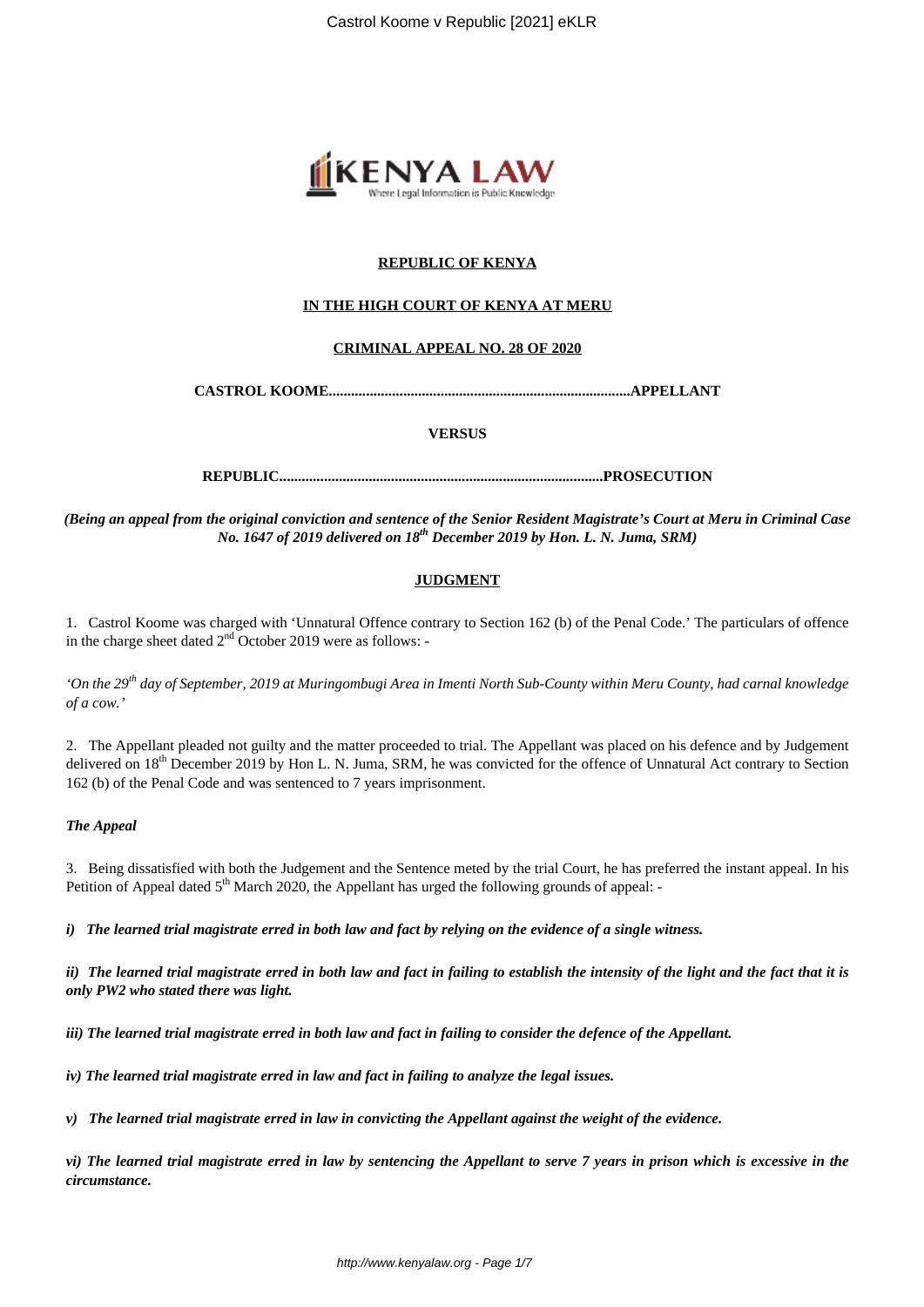#### *Appellant's Submissions*

4. The appeal was canvassed by way of written submissions. The Appellant filed written submissions dated  $7<sup>th</sup>$  August 2020. He urges that PW2 was the only eye witness and that the rest of the evidence was hearsay and circumstantial. He urges that when PW2 testified to have seen him having carnal knowledge of a cow, it was midnight and there was darkness in normal circumstances. That PW2 did not indicate the intensity of the light and thus he his identification was negative. He relies on *R vs Turnbull & Others* (1973) ALLER 549. He further urges that PW2 did not state whether he found the Appellant's penis inserted in the cow's vagina but he only states that he found the accused on top of the cow. That PW1 states that he found him at the cow shed tied up but does not state whether he had his trousers on. He urges that a cow's vagina is on the back side of the cow and hence for any penetration to happen, one must be standing on the back side. He urges that one cannot rule out the possibility that the cow might have been mated by a bull. He urges that PW6, the veterinary surgeon did not provide his qualification, thereby putting his qualification in question.

5. He urges that the sentence of 7 years was excessive in the circumstances as he is a young man of 23 years and a first offender. He urges that the sentence is not proportionate. He urges that the Court's hands should not be tied with a provision for a mandatory minimum sentence and that each case should be looked at in its peculiar circumstances. He cites *Christopher Ochieng vs R* (2018) eKLR and *Jared Koita Injiri vs R* (2019) eKLR and *Francis Karioko Muruatetu & Another vs Republic* (2017) eKLR.

6. He urges that there was a vendetta as during cross examination, he established that there was a land dispute whereby PW1 chased away the Appellant's father from the land.

## *Prosecution's Submissions*

7. The Prosecution filed submissions dated 15<sup>th</sup> September 2021. They urge that PW2 was the only eye witness who found the Appellant molesting PW4's cow. That PW2 stated that on 29<sup>th</sup> September 2019, at 12.44 a.m, he heard cows moaning and when he went, he found the Appellant molesting PW4's cow. That PW2 saw clearly because there was an electricity bulb and that PW2 stated that the Appellant did not have his trouser on. That the Appellant was also previously well known to PW2. They urge that when relying on the evidence of a single witness for identification, the Court must look at other evidence pointing to guilt of the accused. They cite *George Mbaya Githinji vs Republic* (2019) eKLR, *Abdalla Wendo vs Republic* (1953) 20 E.A.C.A 166, *Roria vs Republic* (1967) EA 573, *Andrea Nahashon Mwarisha vs Republic* (2016) eKLR and *Kiilu & Another vs Republic* (2005) 1 KLR 174.

8. They further urge that once PW2 found the Appellant molesting PW4's cow, he informed PW1 and PW4 and that PW4 informed PW3 who went and witnessed the Appellant on top of PW4's cow. That the witness also went and stated that this was not the first time the Appellant had been found committing an unnatural act with a farm animal. That moreover, the trial magistrate found the evidence of PW2 credible, concise, clear and truthful.

9. They cite *Maitanyi vs Republic* (1986) KLR 198 which was cited in *Amos Ogwang Dola vs Republic* (2016) eKLR for the proposition that an inquiry into the intensity of light is essential in testing the accuracy of evidence of identification. They urge that there was an electricity bulb which produced enough light for the witnesses to see the Appellant and thus positively identify him.

10. They urge that the trial Court took into account the Appellant's defence and found that his testimony was greatly overwhelmed by the Prosecution's evidence which was firm, consistent and corroborative. That the Appellant further confirmed that he was arrested at the cowshed where he was found by PW2. That the Appellant also sought forgiveness in his defence hearing which shows his guilt and acceptance of the fact that he did in fact commit an unnatural act with PW4's cow.

11. They cite Section 162 (b) of the Penal Code and *Jackson Kiruga Githuga vs Republic* (2016) eKLR for the ingredients of the offence of unnatural act which they urge were proven beyond reasonable doubt against the Appellant.

12. They urge that the sentence of 7 years was in accordance with the law and was very lenient. That the Appellant had been known to commit the unnatural offence as this was not the first time and this called for a deterrent sentence.

## *Evidence adduced at trial Court*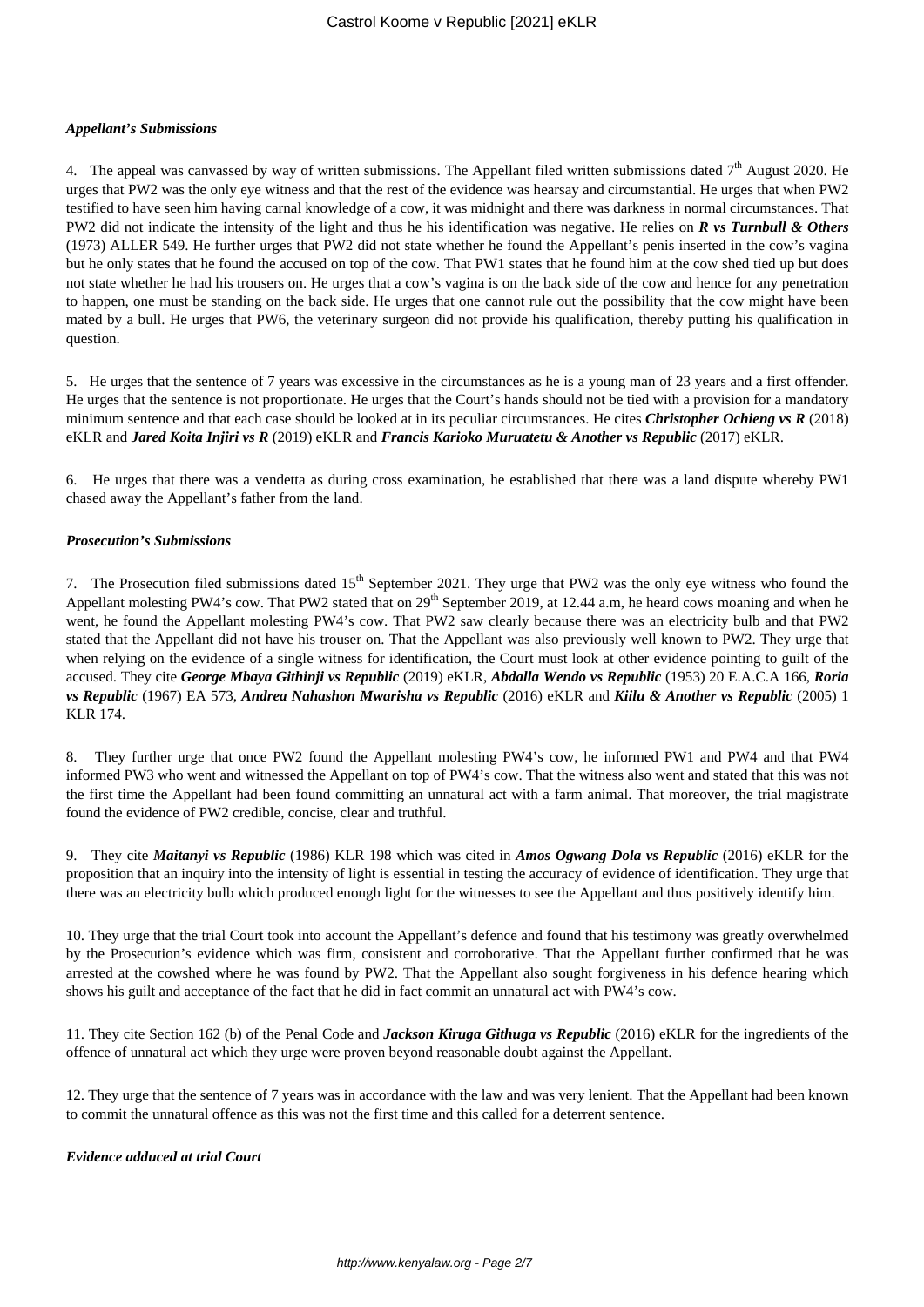## Castrol Koome v Republic [2021] eKLR

13. This being a first appeal, this Court is invited to look at both questions of fact and of law. The Court is enjoined to analyze the evidence and make its own independent findings bearing in mind that it is the trial Court that had the advantage of seeing the demeanour of the witnesses. See *Okeno v Republic (1972) EA 32.* The evidence adduced at the trial Court is reproduced hereunder as follows: -

#### *Prosecution's Case*

### *PW1*

14. PW1 was taken through a voir dire and found competent to testify. She first testified as follows: -

*"I am Joyce Kigongo. I stay in Igoki. On a date I cannot recall, I was sleeping when I was woken up by my employees. They told me that Koome, the accused was at the cow shed. I went. I found Koome at the cow shed. His hands had been tied. They told me that Koome was found having carnal knowledge with a cow. I found the cow. The owner of the cow was called and village elders. My son is the owner of the cow. I knew Koome before the incident as he is my grandson. The cow is still alive. That is all."*

#### *Cross examination*

*"I found you at the cow shed. I found you with your hands tied. I found you had been arrested. I found you at the cowshed. I found you at the cowshed that day you came to my house. You were drunk and I told you to go to sleep. You went to abuse other people and later went to the cow. I saw you that day. You had carnal knowledge with the cow. You put the cow at the milking shed and locked it. When I came to the scene you had been tied up. I did not chase your father away and put this case against you so that I can take your land. Your father broke my window and when I came to the police to report, your father ran away. This is not a land case. You had carnal knowledge with a cow. You can take the land case to Court. It is not your first time to have carnal knowledge with cow. That is all."*

#### *Reexamination*

*"I saw. He had carnal knowledge with the cow. It is not true that the case is false. We cannot steal his land. That is all."*

#### *PW2*

15. PW2 testified as follows: -

*"I am Patrick Muthuri. I stay in Meru. I am a labourer. My employer is Moses Mwiti. I take care of his cows. On 24th September 2019 at 12.44 a.m, I heard cows moaning. I went and found the accused having carnal knowledge with a cow. He had put it in the milking shed and was on top of the cow. I normally sleep on top of the cowshed. The electricity bulb was on and I saw him very well. I asked him why he was doing what he did. He did not have his trouser and underpants on. He was then pulled down.*

*I took him. I tied his hands and called the relevant parties. My employer is Mwenda. He was then arrested and taken to the police. I saw him very well. That is all."*

#### *Cross examination*

*"I was employed by Mwenda since July 2019. The previous lender had left and I was employed. It is not true that the statement says I am a neighbor. It is not true that I sold land to Mwenda. We took you to the chief and a vehicle came from the AP camp. I work at Mwenda. I was not paid to lie in this case. I know your father. I am not aware if your father was chased away from the land. My house is on top of the cow shed. I found you having carnal knowledge with the cow. I called your grandmother. I am the one who tied your hands. That is all."*

#### *PW3*

16. PW3 testified as follows: -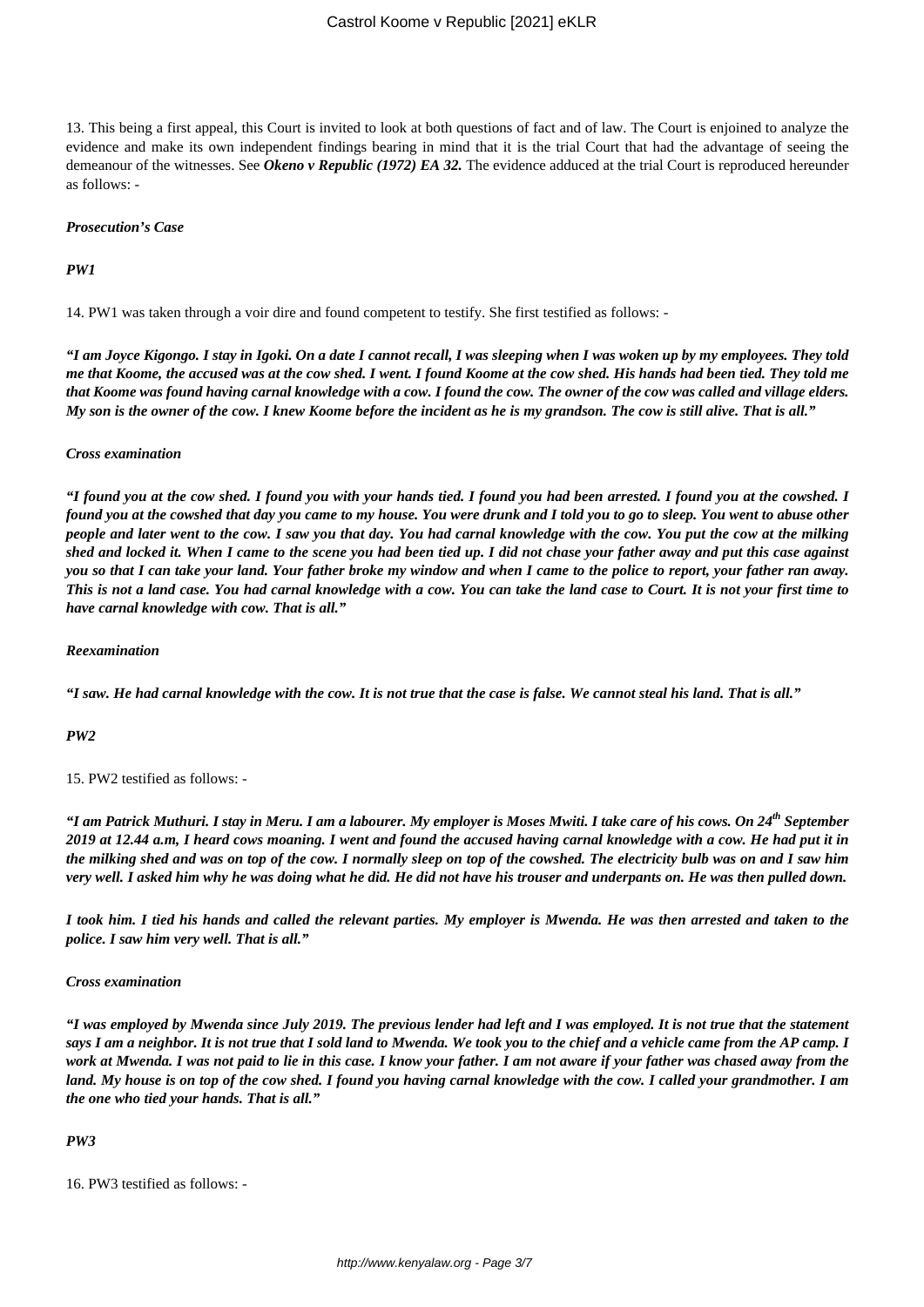*"I am Joseph Kinyua. I stay in Meru. Sometime in September 2019, I was called by Moses Mwenda. He told me to go to his home as the boy who normally has carnal knowledge with a cow had done it again. I went and found the accused on top of the cow with his hands tied. I found PW1 and PW2 also there. I called the Chief. Chief said we go to the AP camp. Police came and took him. I asked the accused what he was doing and he kept quiet. That is all."*

#### *Cross examination*

*"I found your hands tied up and you were on top of the cow. I do not know who tied you. I am the area manager. You were drunk. I found you with your hands tied up while on top of the cow. It was the fourth time you were doing the offence. Your family members are tired of your acts. I know PW2 and PW2 is Mwenda's neigbour. PW2 sleeps at the cowshed on top of the cow shed. I do not know why you took plea on the date you took. It is not true that we plotted this case against you. Why you are not brought to court on Monday. That is all."*

#### **PW4**

17. PW4 testified as follows: -

*"I am Moses Mwenda. I come from Buuri. I am a business man. On 29th September 2019, I was called by my employee PW2 who takes care of my cows. It was around 1.15. he told me that the accused was on top of a cow and he had removed his clothes, put the cow in the milk shed and had carnal knowledge with it. The investigating officer called PW3 who went to the scene and confirmed. He called the Chief. PW1, my mother also complained. It is not the first time the accused is having carnal knowledge with a cow. PW2 my employee sleeps at the cowshed on top. That is all."*

#### *Cross examination*

*"You are my nephew. PW2 found you on top of the cow and tied your hands. PW3 took you to the Chief's camp. It is your actions that brought you to cows. I do not stay in the compound. I stay in Nairobi. Your mother was called several times and you promised to change but you have never changed. You were found on top of the cow. You went under the cow shed and went in. That is all."*

#### *PW5*

18. PW5 testified as follows: -

*"I am No. 65732 PC Gitonga attached at Meru Police Station doing general duties. On 30th September 2019, we were called to the AP post to go pick a suspect. We went there and picked the suspect. We arrived at Meru Police Station. I later summoned witnesses and took their statements and summoned the veterinary officer. He came and he went to the scene. He satirized the cow and we waited for him to avail the report. When the report came, it confirmed the offence. I decided to charge the accused with the offence. He is in the dock. That is all."*

#### *Cross examination*

*"I went with the veterinary county officer to the scene and he haired the cow and prepared the report. The doctors report confirmed that the cow had been assaulted sexually. The report confirms you had carnal knowledge with the cow. You came to the police Station on Monday at 1.00 a.m. on Monday during the day, we conducted investigation. I did it within 24 hours. That is all."*

#### *PW6*

19. PW6 testified as follows: -

*"I am George Mbaya Marete. I am a veterinary surgeon. I work with county government of Meru. I am a surgeon. The case before Court was reported to me. I went and examined the cow. On examination, I found out that the cow was penetrated. It was*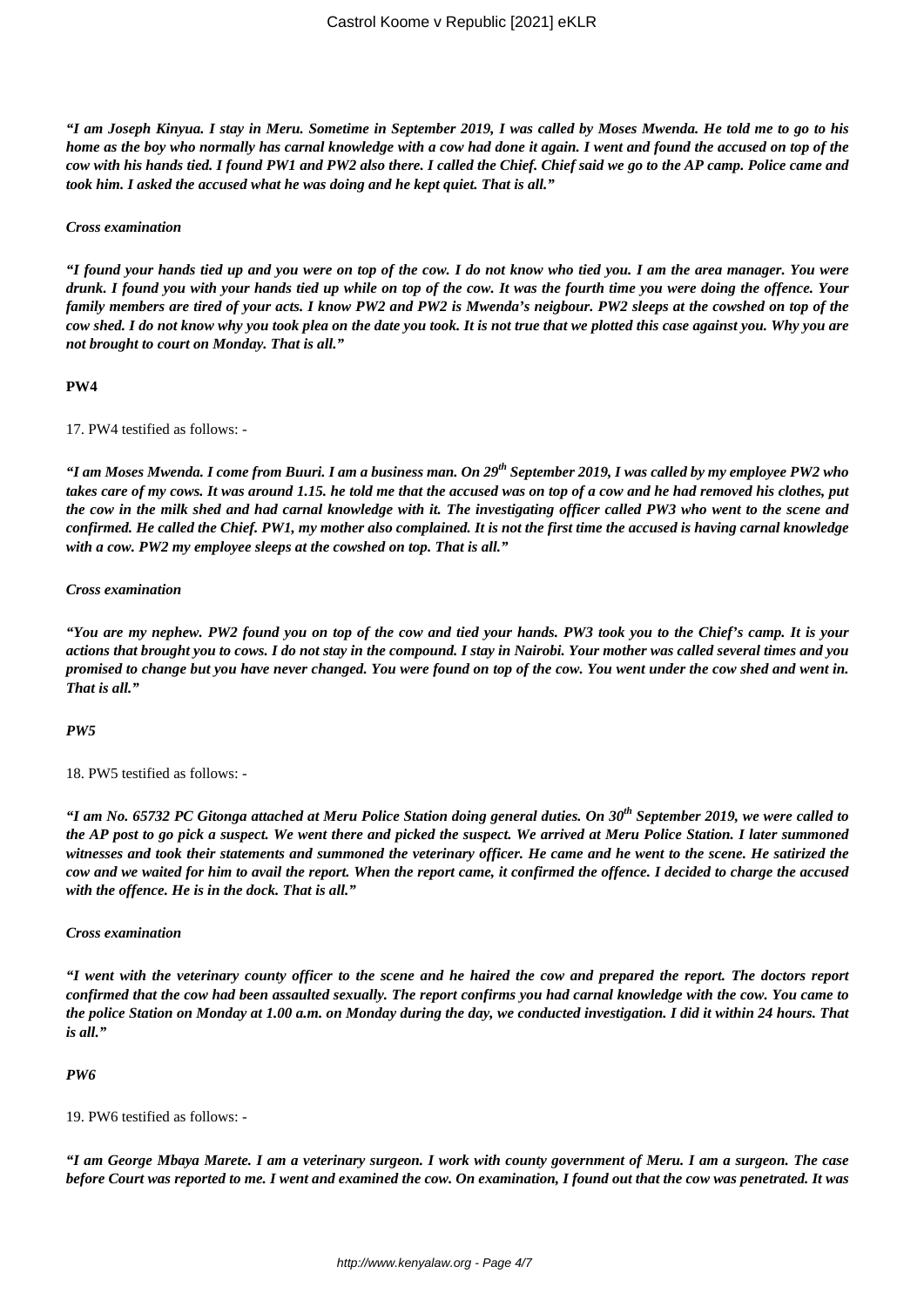*active and the valve walls had violent penetration. I signed the report and submitted to the police. I wish to produce the report from the veterinary officer as exhibit 1. That is all."*

#### *Cross examination*

*"I am Castrol Koome. I stay in Meru. I am a mason. I wish to state that the complainant is my uncle. They do not like me because my father is not around. I have a family and a wife and one child who rely on me. I pray the Court to have mercy on me and forgive me. That is all."*

#### *Reexamination*

*"I was arrested where the cows were kept."*

### *Issues for Determination*

20. From the evidence adduced at the trial Court, contents of the Petition of Appeal and the submissions by parties, the following issues arise for determination: -

*i) Whether the Prosecution proved their case beyond reasonable doubt.*

### *ii) Whether there is reason to disturb the sentence meted out by the trial Court.*

### *Determination*

### *i) Whether the Prosecution proved their case beyond reasonable doubt.*

21. Section 162 of the Penal Code provides for Unnatural Offences as follows:

# *162. Unnatural offences*

*Any person who—*

*(a) as carnal knowledge of any person against the order of nature; or*

## *(b) has carnal knowledge of an animal; or*

## *(c) permits a male person to have carnal knowledge of him or her against the order of nature, is guilty of a felony and is liable to imprisonment for fourteen years.*

22. The Court has considered the Prosecution's evidence as to how the offence occurred. The same occurred in a homestead belonging to PW4. One of PW4's employees, PW2 testified that on the material night, at 12.44 a.m, he heard the cows moaning and he went to check on them. He testified that he used to sleep on top of the cow shed. That when he went, he found the Appellant on top of the cow having carnal knowledge with it at the milking shed. He testified that the complainant's trousers were down and he did not have his underpants on. PW2 was the only eye witness.

23. The Appellant has challenged his identification urging that it was dark in the night and that the intensity of light was not indicated. The Court however considers that PW2 testified that there was an electricity bulb and he could thus see clearly.

## *"The electricity bulb was on and I saw him very well. I asked him why he was doing what he did. He did not have his trouser and underpants on."*

24. The Court considers that electricity light is strong enough unlike that of moonlight or a torch. Indeed, the electricity is enhanced form of lighting and the Court finds that it adequately supplements natural night more so in the dark. This Court is convinced that it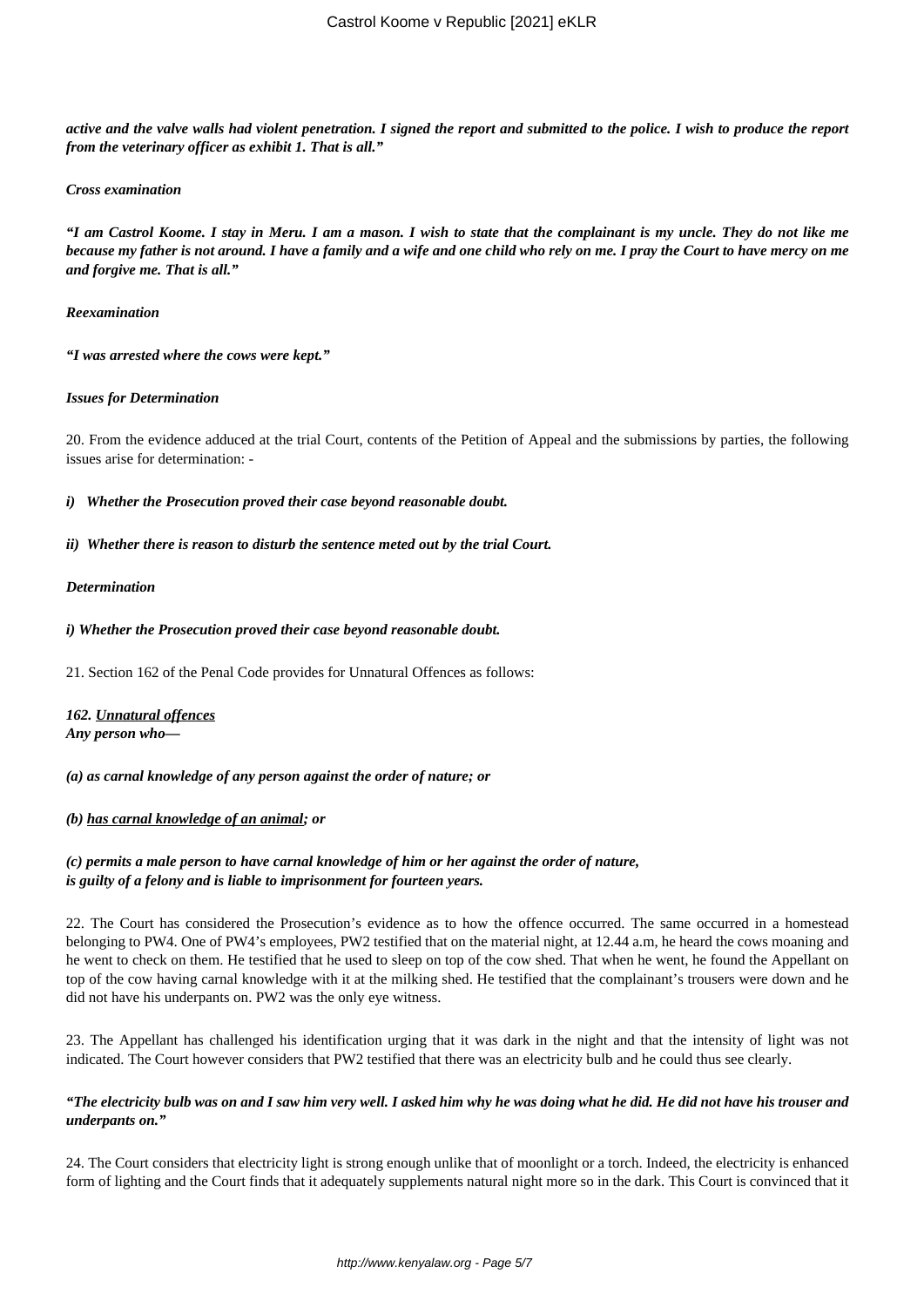is possible to view the vicinity clearly with electricity light no matter what time of the night. Furthermore, PW2 called PW1 and PW3 who came to the scene and saw the Appellant on top of the cow. The Court also considers that the incident happened in a family homestead and the Prosecution witnesses are related to the Appellant. The Appellant was a grandson to PW1 and a nephew to PW4, the owner of the cow and they therefore knew him well. Furthermore, the Court considers that when cross-examined by the Prosecution, the Appellant confirmed that he was arrested at the cow shed. This Court is therefore convinced that his identification was positive.

25. The Court also considers that there was medical evidence from the veterinary officer (surgeon) who confirm that he was summoned by the investigating officer, PW5 and when he examined the cow, he found out that cow had been violently penetrated*.* The Court has also observed the report dated 30<sup>th</sup> September 2019 signed by PW6, Dr. Mbaya which confirmed that the heifer's vulva walls indicated source ulcerations and that ulcerations indicates violent penetration.

26. Although the Appellant has urged that the said veterinary officer did not testify on his qualifications, this Court considers that he did not raise this issue at the trial Court. The Court also considers that PW6 testified to have been a county government official and he was summoned by the investigating officer and this creates an inference that he was qualified. The Court also considers that the report on record which PW6 signed bears the symbol and letterhead for Meru County Government and it has a stamp. This Court thus finds that he was well qualified as a veterinary officer.

27. As to the assertion by the Appellant that the heifer could have been penetrated by a bull, this Court considers that the examination and report were done on  $30<sup>th</sup>$  September 2019, just a day after the incident and this proximity closely relates that penetration to the Appellant. The Court has also considered that the Prosecution witnesses, including PW1, PW3 and PW5 all alluded to the fact that this was not the first time that the Appellant had had carnal knowledge with a cow.

28. The Court rejects the Appellant's defence of a grudge over a land boundary dispute as an afterthought and incapable of outweighing the strong Prosecution's evidence.

29. The Court ultimately finds that all the ingredients for the offence of Unnatural Act were proved beyond reasonable doubt against the Appellant.

## *Whether there is reason to disturb the sentence of the trial Court.*

30. The leading authority on the question of interfering with sentence is that of *Wanjema vs Republic,* Criminal Appeal No. 204 of 1970 (1971) EA 493, 494, where Trevelyan J held as follows: -

## *"An appellate Court should not interfere with the discretion which a trial Court has exercised as to sentence unless it is evident that it overlooked some material factor, took into account some immaterial factor, acted on a wrong principle or the sentence is manifestly excessive in the circumstances of the case."*

31. Section 162 (2) of the Penal Code provides for a penalty of 14 years. The Court, however, considers that a sentence of four (4) years is suitable in the circumstances of the case to enable the Appellant to serve his term and thereafter get an opportunity to be rehabilitated back into society and make his contributions as a reformed citizen. See *Muthoka vs Republic* (1984) eKLR 1 (Abdulla J).

#### *Conclusion*

32. On the night of 29<sup>th</sup> September 2019, the Appellant went to the cowshed of their homestead and had carnal knowledge with a cow belonging to PW4. He was caught right in the act by PW2, who tended to the cows and was woken up at 12.44 a.m by the sound of moaning cows. PW2 testified that there was electricity light and he could therefore see clearly and he testified to have seen the Appellant with his pants down, having carnal knowledge of the cow. The Court considers that electricity light was enough enhanced lighting and thus the Appellant's identification was positive. This fact is further confirmed by PW1 and PW3 who went to the scene and saw the Appellant on top of the cow. PW1 was well known to the Appellant as he was her grandson and they all lived in the same homestead and this was therefore identification by way of recognition.

33. The Court also considers that there was medical evidence by the veterinary officer who confirmed that the cow was violently